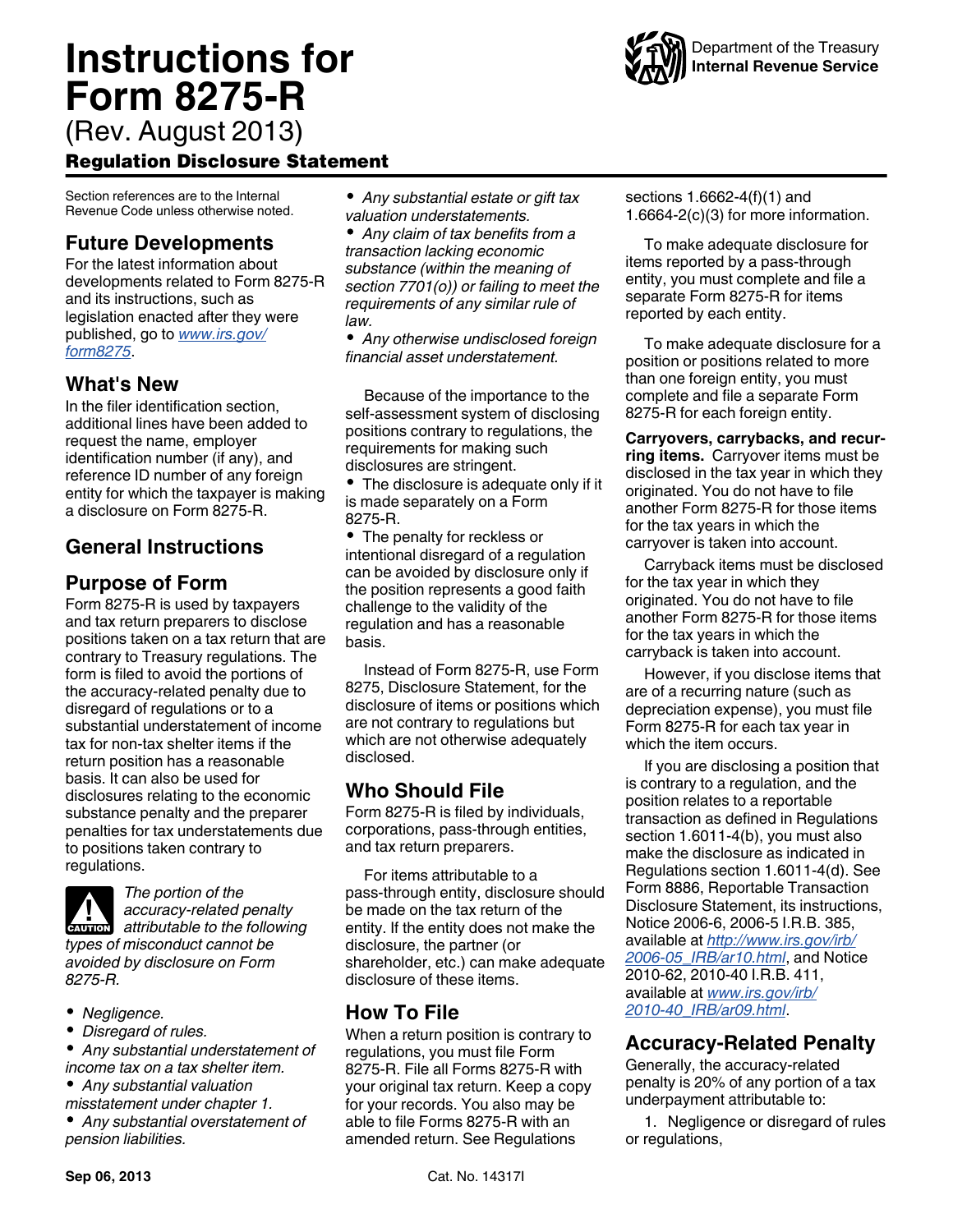2. Any substantial understatement of income tax,

3. Any substantial valuation misstatement under chapter 1 of the Internal Revenue Code,

4. Any substantial overstatement of pension liabilities,

5. Any substantial estate or gift tax valuation understatement, or

6. Any claim of tax benefits from a transaction lacking economic substance, as defined by section 7701(o), or failing to meet the requirements of any similar rule of law.

The penalty is 40% of any portion of a tax underpayment attributable to one or more gross valuation misstatements in (3), (4), or (5) above if the applicable dollar limitation under section 6662(h)(2) is met. The penalty also increases to 40% for failing to adequately disclose a transaction that lacks economic substance in (6) above. See *Economic substance,*  below. The penalty is 40% of any portion of an underpayment that is attributable to any undisclosed foreign financial asset understatement.

**Economic substance.** To satisfy the disclosure requirements under section 6662(i), you may adequately disclose with a timely filed original return (determined with regard to extensions) or a qualified amended return (as defined under Regulations section  $1.6664-2(c)(3)$  the relevant facts affecting the tax treatment of the transaction.

**Note.** If you filed a Schedule UTP, you may not need to file Form 8275-R to satisfy the disclosure requirements of section 6662(i). See the Instructions for Schedule UTP.

#### **Reasonable cause exception.**

Generally, no accuracy-related penalty will be imposed on any portion of an underpayment if you show that there was reasonable cause for that portion and that you acted in good faith with respect to that portion.

*The reasonable cause and good faith exception does not*  **d** good faith exception does<br>apply to any portion of an *underpayment attributable to a transaction that lacks economic substance under section 7701(o).*

If you failed to keep proper books and records or failed to substantiate items properly, you cannot avoid the penalty by disclosure.

**Adequate disclosure.** Generally, you can avoid the disregard of regulations and substantial understatement portions of the accuracy-related penalty if the position is adequately disclosed and the position has at least a reasonable basis. To avoid the disregard of regulations portion of the accuracy-related penalty, the position taken must also represent a good-faith challenge to the validity of the regulation.

*Reasonable basis.* Reasonable basis is a relatively high standard of tax reporting that is significantly higher than not frivolous or not patently improper. The reasonable basis standard is not satisfied by a return position that is merely arguable.

If the return position is reasonably based on one of the authorities set forth in Regulations section 1.6662– 4(d)(3)(iii) (taking into account the relevance and persuasiveness of the authorities, and subsequent developments), the return position will generally satisfy the reasonable basis standard even though it may not satisfy the substantial authority standard as defined in Regulations section 1.6662–4(d)(2). For details, see Regulations section 1.6662–4(d).

If you failed to keep proper books and records or failed to substantiate items properly, you cannot avoid the penalty by disclosure.

#### **Substantial Understatement**

An understatement is the excess of:

1. The amount of tax required to be shown on the return for the tax year, over

2. The amount of tax shown on the return for the tax year, reduced by any rebates.

There is a substantial understatement of income tax if the amount of the understatement for any year exceeds the greater of:

1. 10% of the tax required to be shown on the return for the tax year, or

2. \$5,000.

An understatement of a corporation (other than an S corporation or a personal holding company, as defined in section 542) is substantial if it exceeds in any year the lesser of:

1. 10% of the tax required to be shown on the return for the tax year (or, if greater, \$10,000), or

2. \$10,000,000.

**Reduction of understatement.** The amount of the understatement will be reduced by the part that is attributable to the following items.

• An item (other than a tax shelter item) for which there was substantial authority for the treatment claimed at the time the return was filed or on the last day of the tax year to which the return relates.

• An item (other than a tax shelter item) that is adequately disclosed on this form if there is a reasonable basis for the tax treatment of the item. (In no event will a corporation be treated as having a reasonable basis for its tax treatment of an item attributable to a multi-party financing transaction entered into after August 5, 1997, if the treatment does not clearly reflect the income of the corporation.

For corporate tax shelter transactions (and for tax shelter items of other taxpayers for tax years ending after October 22, 2004), the only exception to the substantial understatement portion of the accuracy-related penalty is the reasonable cause exception. For more details, see *Reasonable cause exception* (earlier), section 6662(d) and Regulations section 1.6664-4.

*Tax shelter items.* A tax shelter, for purposes of the substantial understatement portion of the accuracy-related penalty, is a partnership or other entity, plan, or arrangement, with a significant purpose to avoid or evade federal income tax. For transactions on or before August 5, 1997, a tax shelter is a partnership or other entity, plan, or arrangement, whose principal purpose is to avoid or evade federal income tax.

A tax shelter item is any item of income, gain, loss, deduction, or credit that is directly or indirectly attributable to the principal or significant purpose of the tax shelter to avoid or evade federal income tax.

### **Tax Return Preparer Penalties**

A preparer who files a return or claim for refund is subject to a penalty in an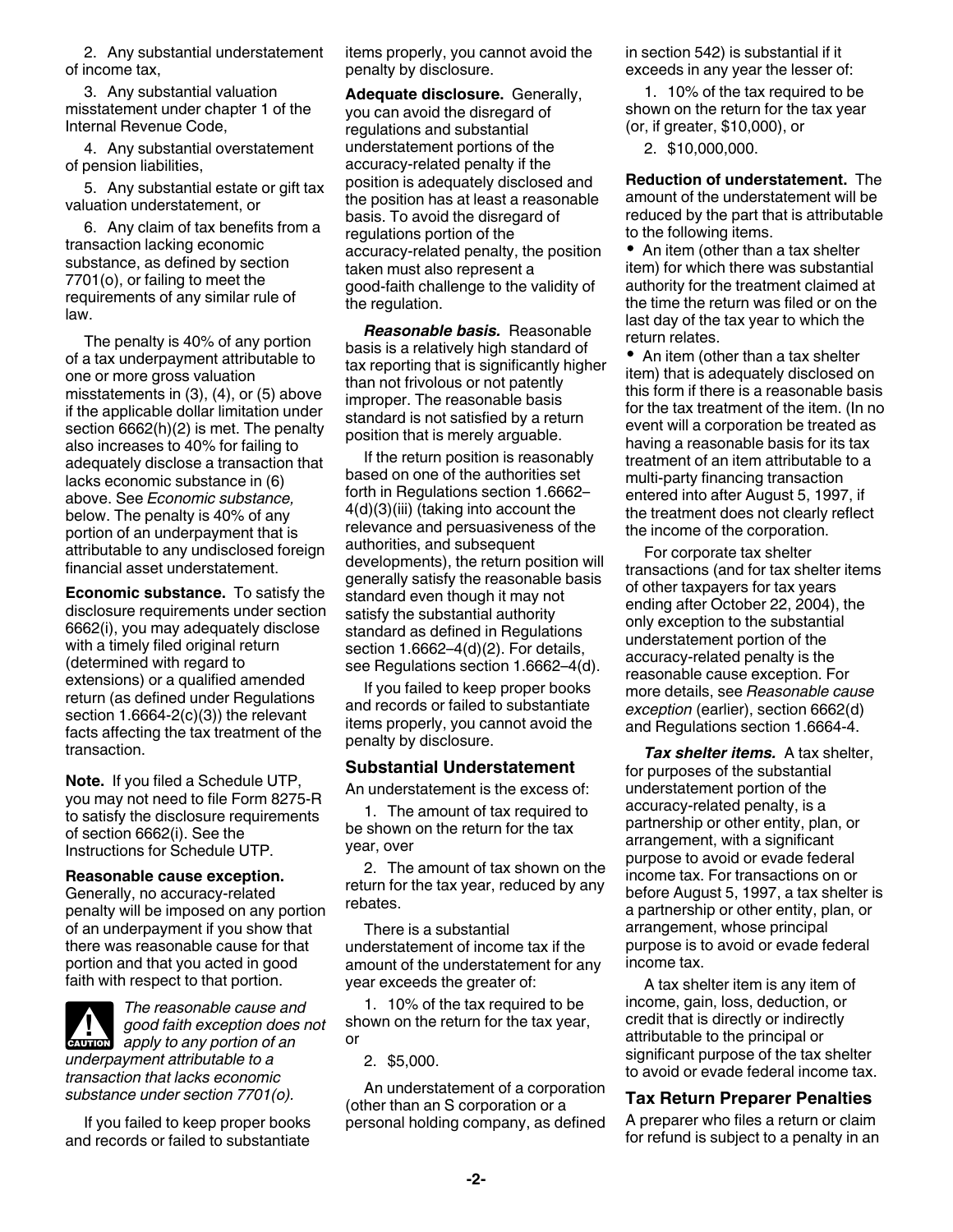amount equal to the greater of \$1,000 or 50 percent of the income derived (or to be derived) by the tax return preparer, with respect to the return or claim, for taking a position which the preparer knew or reasonably should have known would understate any part of the liability if:

There is or was no substantial authority for the position.

• The position is a tax shelter (as defined in section 6662(d)(2)(C)(ii)) or a reportable transaction to which section 6662A applies and it was not reasonable to believe that the position would more likely than not be sustained on its merits.

The position disclosed as provided in section  $6662(d)(2)(B)(ii)$ , is not a tax shelter or a reportable transaction to which section 6662A applies, and there was no reasonable basis for the position.

The penalty will not apply if it can be shown that there was reasonable cause for the understatement and that the preparer acted in good faith.

In cases where any part of the understatement of the liability is due to a willful attempt by the return preparer to understate the liability, or if the understatement is due to reckless or intentional disregard of rules or regulations by the preparer, the preparer is subject to a penalty equal to the greater of \$5,000 or 50 percent of the income derived (or to be derived) by the tax return preparer with respect to the return or claim. This penalty shall be reduced by the amount of the penalty paid by such person for taking an unreasonable position, or a position with no reasonable basis, as described immediately above.

A preparer is not considered to have recklessly or intentionally disregarded a rule if a position is adequately disclosed and has a reasonable basis.

**Note.** For more information about the accuracy-related penalty and preparer penalties, and the means of avoiding these penalties, see the regulations under sections 6662, 6664, and 6694.

## **Specific Instructions**

Be sure to supply all of the information requested in Parts I and II and, if applicable, Part III. Your disclosure

will be considered adequate if you file Form 8275-R and supply the information requested in detail.

Use Part IV on page 2 if you need more space for Part I or II. Indicate the corresponding part and line number from page 1. You can use a continuation sheet(s) if you need additional space. Be sure to put your name and identifying number on each sheet.

**Reference ID number.** If you are filing Form 8275-R to disclose a position related to a foreign entity for which an information return (such as Form 5471) is filed, enter on Form 8275-R the same reference ID number for the foreign entity that is entered on the information return.

If you are filing Form 8275-R to report a position or positions related to multiple foreign entities, file a separate Form 8275-R for each foreign entity.

### **Part I**

**Column (a).** Enter a detailed citation for each regulation for which you have taken a contrary position.

**Column (b).** Identify the item by name.

If any item you disclose is from a pass-through entity, you must identify the item as such. If you disclose items from more than one pass-through entity, you must complete a separate Form 8275-R for each entity. Also, see *How To File* on page 1.

**Column (c).** Enter a complete description of the item(s) you are disclosing.

*Example.* If an entertainment expense was reported in column (b), then list in column (c) "theater tickets, catering expenses, and banquet hall rentals."

If you claim the same tax treatment for a group of similar items in the same tax year, enter a description identifying the group of items you are disclosing rather than a separate description of each item within the group.

**Columns (d) through (f).** Enter the location of the item(s) by identifying the form number or schedule and the line number in columns (d) and (e) and the amount of the item(s) in column (f).

### **Part II**

Your disclosure must include:

1. A description of the relevant facts affecting the tax treatment of the item. To satisfy this requirement, you must include information that reasonably can be expected to apprise the IRS of the identity of the item, its amount, and the nature of the controversy or potential controversy. Information concerning the nature of the controversy can include a description of the legal issues presented by the facts, and

2. A statement explaining why you believe this regulation to be invalid.

*Unless provided otherwise in the* General Instructions **h** *above, your disclosure will*<br> **EXUTION** *not be considered adequate unless (1) and (2) above are provided using Form 8275-R. For example, your disclosure will not be considered adequate if you attach a copy of an acquisition agreement to your tax return to disclose the issues involved in determining the basis of certain acquired assets. If Form 8275-R is not completed and attached to the return, the disclosure will not be considered valid even if the information in (1) and (2) above is provided using another method, such as a different form or an attached letter.*

## **Part III**

**Line 4.** Contact your pass-through entity if you do not know where its return was filed. However, for partners and S corporation shareholders, information for line 4 can be found on the Schedule K-1 that you received from the partnership or S corporation.

If the pass-through entity filed its return electronically using *e-file*, enter "e-file" on line 4.

**Paperwork Reduction Act Notice.**  We ask for the information on this form to carry out the Internal Revenue laws of the United States. You are required to give us the information if you wish to use this form to make adequate disclosure to avoid the portion of the accuracy-related penalty due to a substantial understatement of income tax or disregard of regulations, or to avoid certain preparer penalties. We need it to ensure that you are complying with